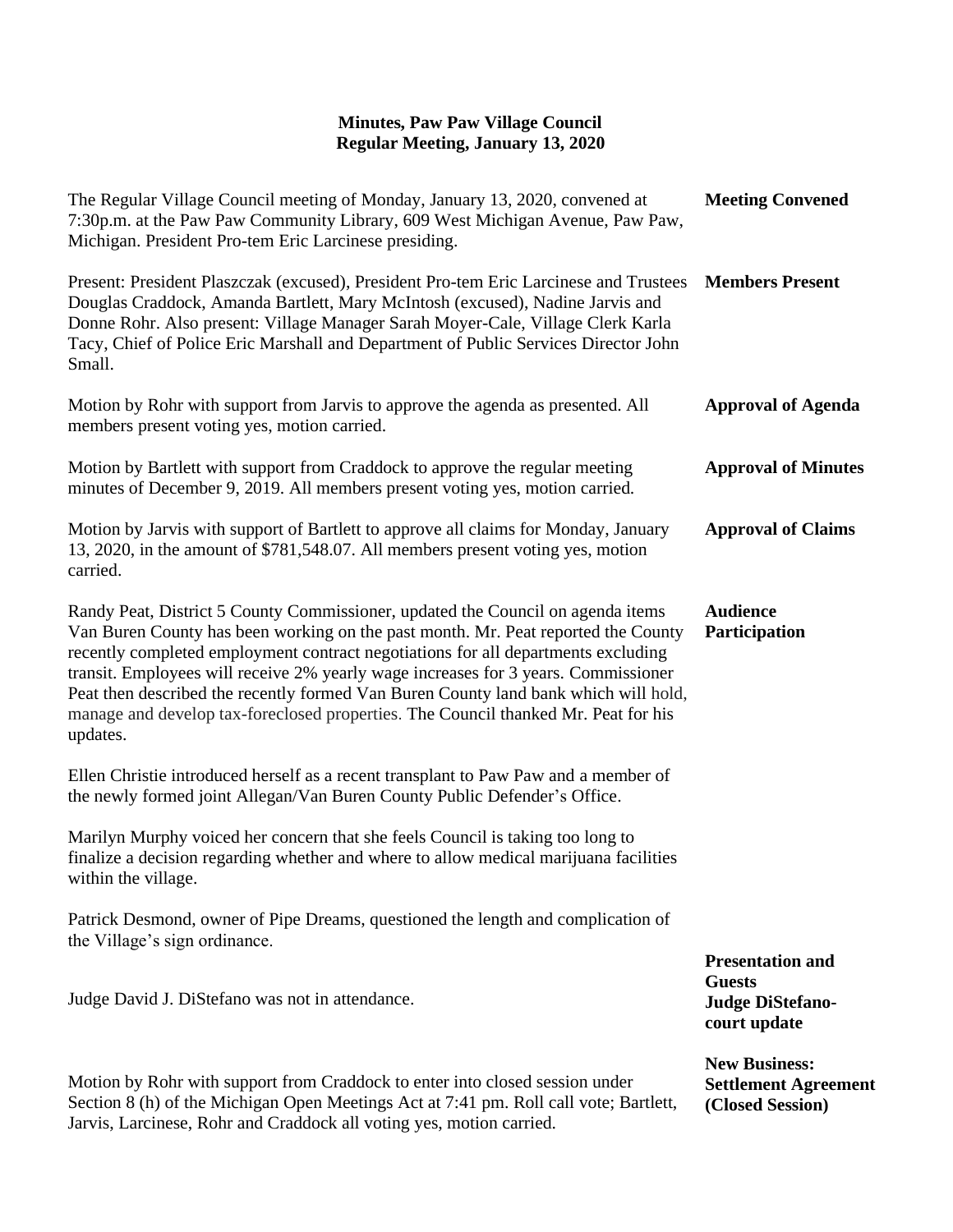## **Minutes, Paw Paw Village Council Regular Meeting, January 13, 2020**

Motion by Rohr with support from Craddock to exit the closed session at 7:49 pm. Roll call vote; Craddock, Rohr, Larcinese, Jarvis and Bartlett all voting yes, motion carried.

Motion by Craddock with support Rohr to proceed with steps to effectuate a resolution of the Wightman claims according to the recommendations of the Council's legal counsel. Roll call vote; Bartlett, Jarvis, Larcinese, Rohr and Craddock all voting yes, motion carried.

| Motion by Bartlett with support from Jarvis to approve purchase of a material spreader<br>from Truck and Trailer Specialties in an amount not to exceed \$12,349. All members<br>present voting yes, motion carried.                                                                                                                                                                       | <b>Salt Spreader</b><br><b>Purchase</b>                                                              |
|--------------------------------------------------------------------------------------------------------------------------------------------------------------------------------------------------------------------------------------------------------------------------------------------------------------------------------------------------------------------------------------------|------------------------------------------------------------------------------------------------------|
| Moyer-Cale presented to Council an ordinance draft which would amend the zoning<br>ordinance to authorize medical marijuana facilities within Village limits. Council<br>asked Moyer-Cale to please schedule a public hearing for February 10 <sup>th</sup> to receive<br>final public comments regarding medical marijuana facilities before passing a motion<br>to accept the ordinance. | <b>Ongoing Business:</b><br><b>Medical Marijuana</b>                                                 |
| Motion by Bartlett with support from Craddock to adopt the council meeting schedule for<br>2020 as presented. All members present voting yes, motion carried.                                                                                                                                                                                                                              | Approval of 2020<br><b>Meeting Schedule</b>                                                          |
| Moyer-Cale reported MDOT requested a resolution to formalize the understanding<br>between the Village and MDOT in the event that it is necessary for the Village to<br>perform a service on M-40. The resolution is updated on an annual basis.                                                                                                                                            | <b>Resolution 20-01</b><br><b>Performance</b><br><b>Resolution for</b><br><b>Government Agencies</b> |
| Motion by Rohr with support from Craddock to approve Resolution 20-01<br>Performance Resolution for Governmental Agencies. All members present voting yes,<br>motion carried.                                                                                                                                                                                                              |                                                                                                      |

The Wine and Harvest Festival will be held September 11-13, 2020. Moyer-Cale received a request from the Festival Board for various street/parking lot closures and use of public property. Moyer-Cale noted the carnival midway will be held on property the Village has for sale, there has not been any viable interest on the property to date. **Approval of the 2020 Wine & Harvest Festival**

Motion by Craddock with support from Rohr to approve street closures and use of public property as requested in the letter dated January 2, 2020 and to create a special events area designation in the downtown area and in and around Maple Lake. All members present voting yes, motion carried.

No Report.

Jarvis reported the Public Services Committee met to discuss updates on the lead and copper rule, the water cross connection control program, leaf pick-up and 2020 road improvement projects. **Public Services** 

**Committee Meetings** 

**Finance and Admin**

**and Reports**